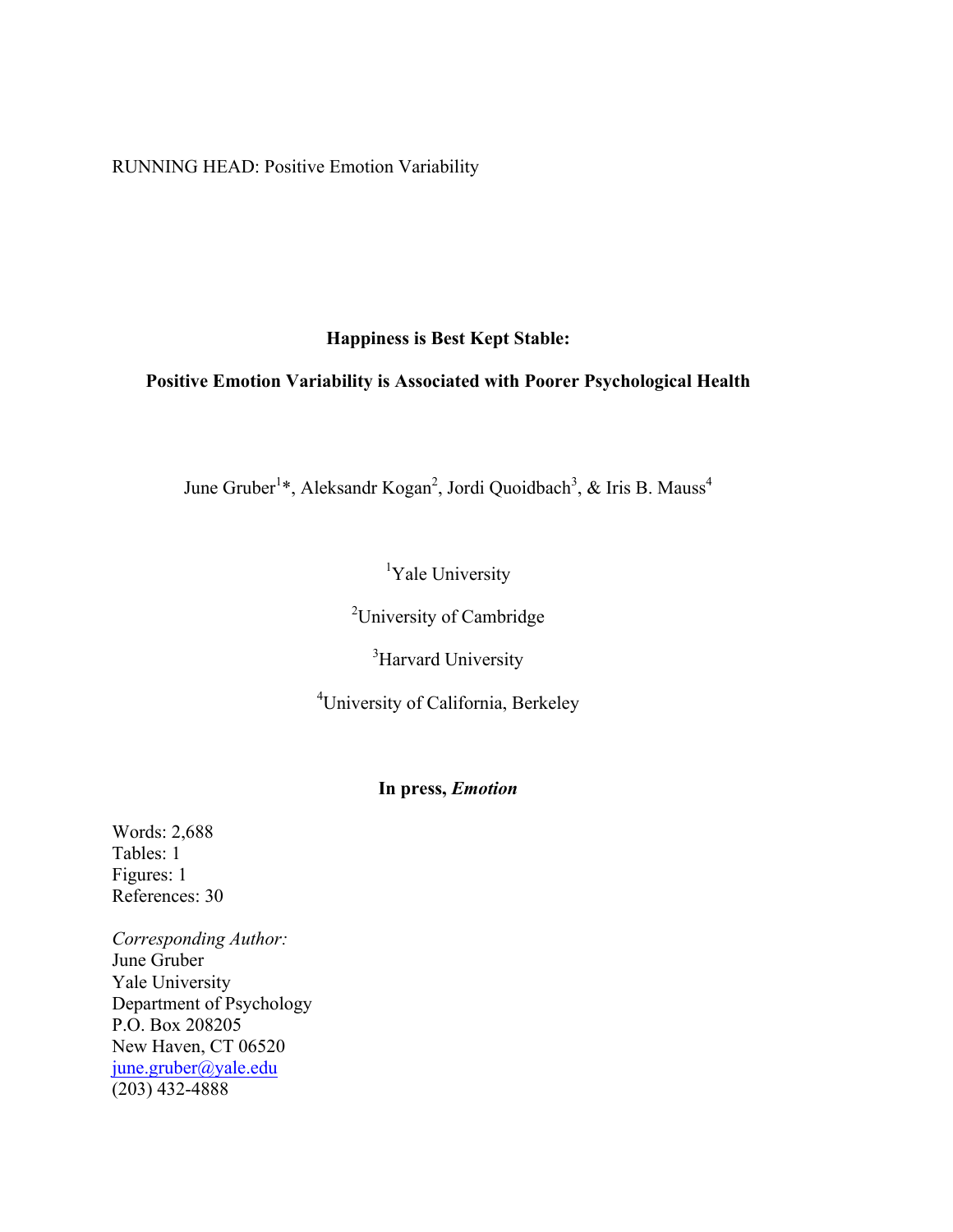## **Abstract**

Positive emotion has been shown to be associated with adaptive outcomes in a number of domains, including psychological health. However, research has largely focused on overall levels of positive emotion with less attention paid to how variable versus stable it is across time. We thus examined the psychological-health correlates of positive emotion variability versus stability across two distinct studies, populations, and scientifically validated approaches for quantifying variability in emotion across time. Study 1 utilized a daily-experience approach in a U.S. community sample (*N=*244) to examine positive emotion variability across two weeks (macro-level). Study 2 adopted a daily-reconstruction method in a French adult sample (*N*=2,391) to examine variability within one day (micro-level). Greater macro and micro-level variability in positive emotion was associated with worse psychological health, including lower well-being and life satisfaction and greater depression and anxiety (Study 1); and lower daily satisfaction, life satisfaction, and happiness (Study 2). Taken together, these findings support the notion that positive emotion variability plays an important and incremental role in psychological-health above and beyond overall levels of happiness, and that too much variability might be maladaptive.

Keywords: Positive Emotion; Variability; Fluctuation; Stability; Happiness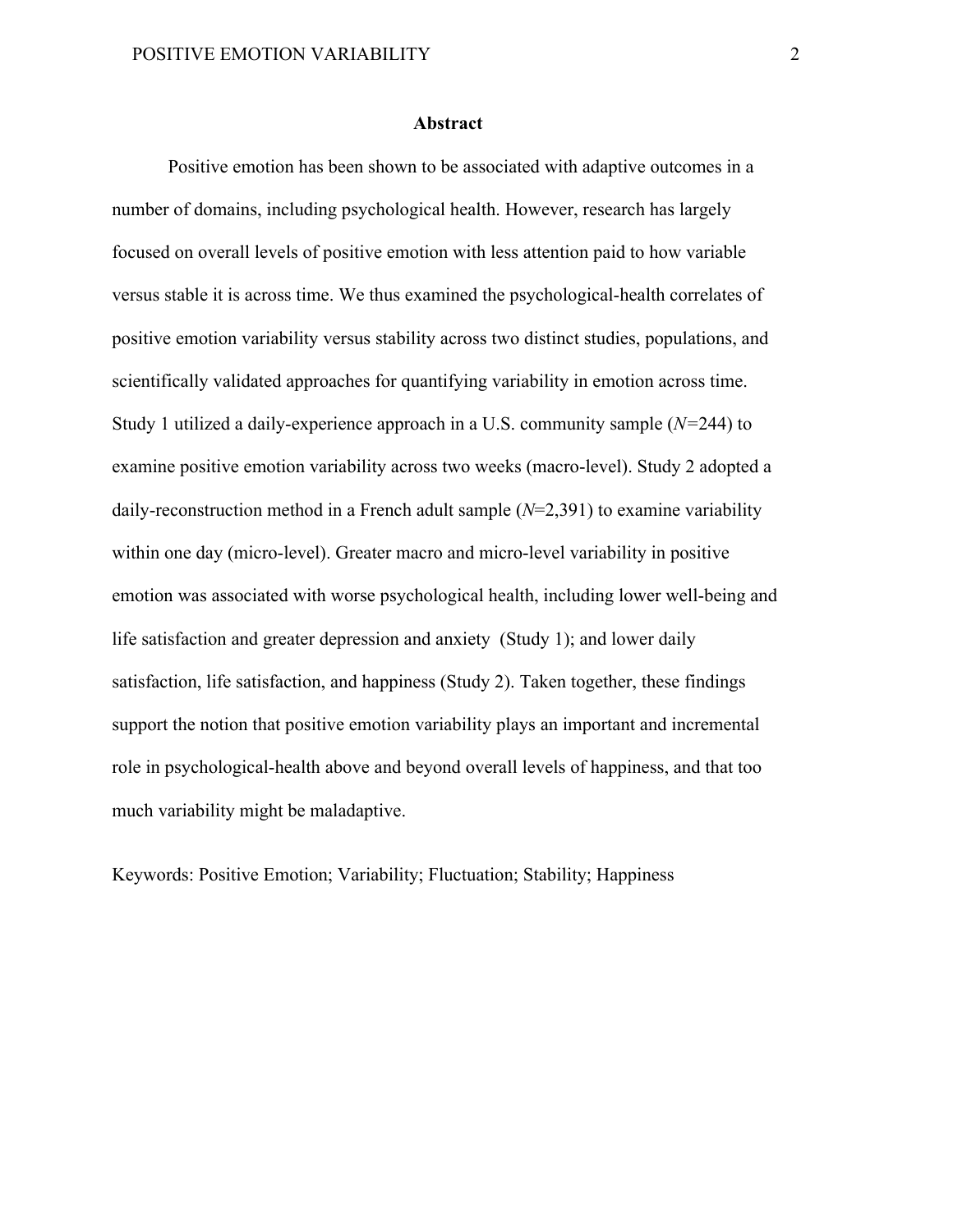## **Happiness is Best Kept Stable:**

## **Positive Emotion Variability is Associated with Poorer Psychological Health**

Psychological research has established that high levels of positive emotion promote well-being (Seligman & Csikszentmihalyi, 2000). For example, increased positive emotion promotes creative thinking (Isen et al., 1987), social connection with others (Fredrickson, 1998), emotional resilience in the face of stressors (Folkman & Moskowitz, 2000), and better physical health (Tugade, Fredrickson, & Barrett, 2004). This research suggests that higher levels of positive feelings are of paramount importance for human flourishing, including psychological health.

However, a complete understanding of the correlates of positive emotion requires more than an understanding of its overall levels. As a process that varies, or fluctuates, dynamically over time (Davidson, 1998), positive emotion can only be fully understood if we understand its dynamics. For example, two people could be identical in terms of their overall positive emotion levels but quite different from one another in their variability, with one person fluctuating very little around his/her average level, while the other person fluctuates a great deal (See **Figure 1**). Prior work has demonstrated that variability in emotional states, frequently operationalized as the within-person standard deviation of emotions over time (e.g., Eaton & Funder, 2001), can be reliably measured (Trull et al., 2008), is stable within individuals (Eid & Diener, 1999), and is independent of overall emotion levels (Chow et al., 2005). Thus, examining variations in positive emotion is scientifically feasible.

While most research agrees that higher mean levels of positive emotion are associated with better psychological health, two different perspectives exist on whether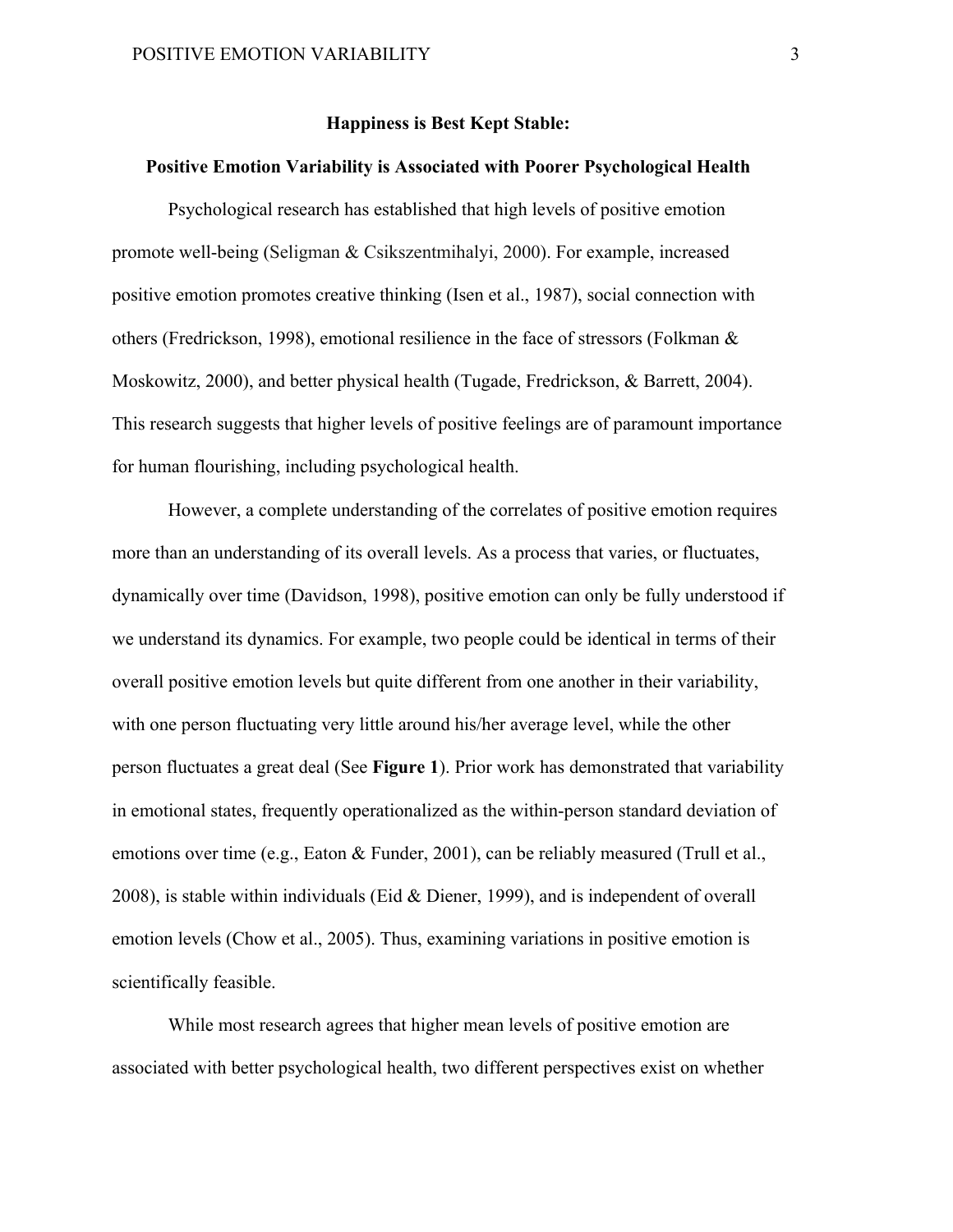greater variability in positive emotion is adaptive. The first perspective suggests that greater variability is associated with worse psychological health. Indeed, early Buddhist texts underscored the importance of attaining greater emotional stability, rather than emotional variability, as an important component of well-being (Niramisa Sutta: Unworldly [SN 36.21], 2010). In Western psychology traditions, recent work indicates that excessive changes in negative emotions can signal psychological instability associated with distress and mental illness (Kashdan & Rottenberg, 2010; Waugh, Thompson, & Gotlib, 2011). Consistent with this notion, greater variability in negative emotion is associated with increased depressive symptoms (Peeters, Berkhof, Delespaul, Rottenberg, & Nicolson, 2003), borderline personality disorder (Trull et al., 2008), and neuroticism (Eid & Diener, 1999). Based on these findings, recent mindfulness-based treatments include a focus on decreasing variability in negative emotions (Linehan, Bohus, & Lynch, 2007). While much of this research has examined negative emotions, this work suggests that greater variability in positive emotions should also relate to worse psychological health.

By contrast, a second perspective suggests that greater variability may be associated with improved psychological health. For example, emotional flexibility defined as the ability to respond flexibly to changing circumstances—is a hallmark of psychological health and well-being (Kashdan & Rottenberg, 2010). Furthermore, greater variability in physiological stress levels (as measured by daily cortisol awakening responses) is associated with better psychological adjustment (Mikolajczak et al., 2010). In line with this idea, the ability to modify one's emotional responses depending on the current emotional context is predicted by greater resilience, a widely known index of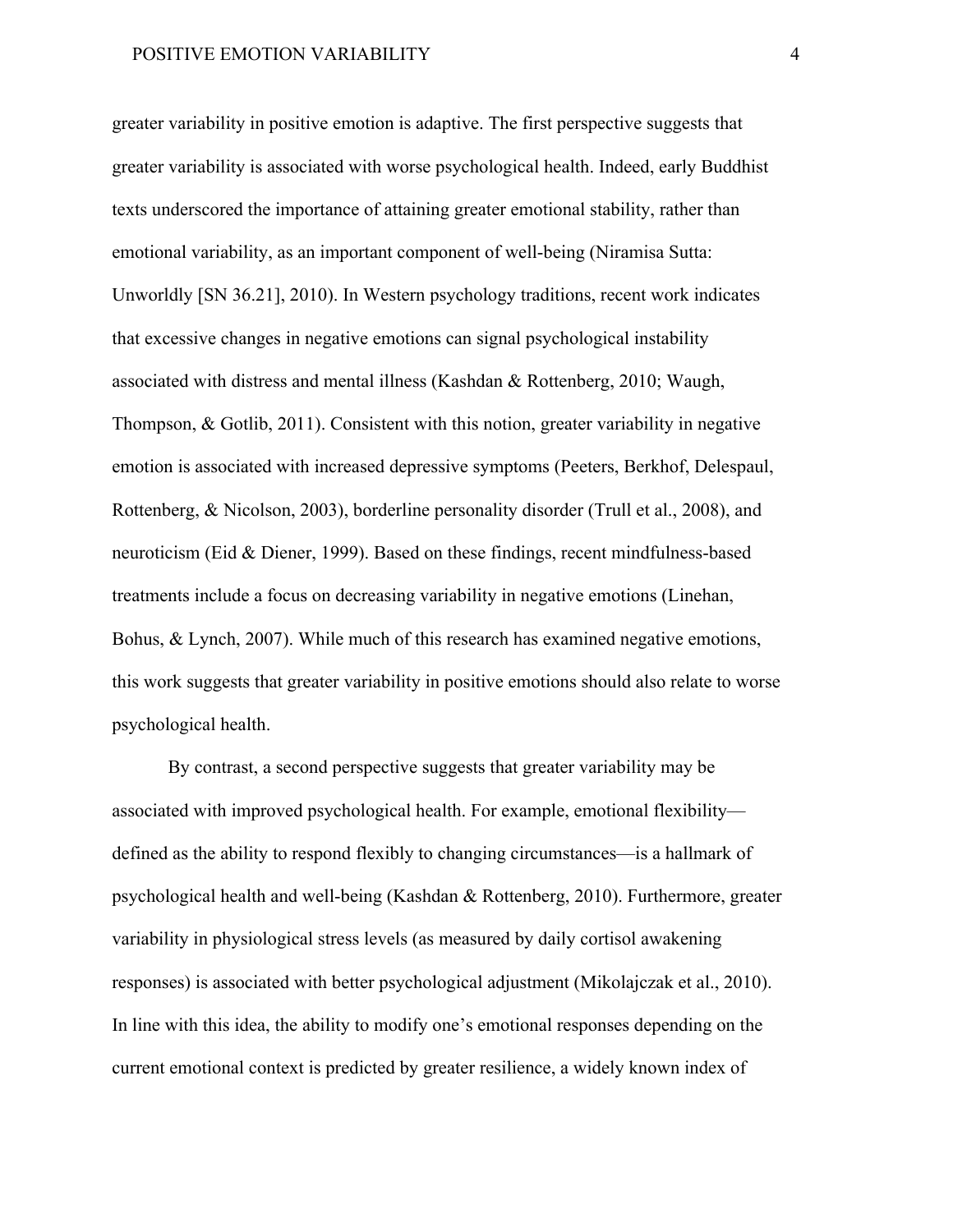psychological adjustment (Waugh et al., 2011). Increased variability in self-reported positive and negative emotions is greater for individuals with high versus low self-esteem (Kuppens, Allen, & Sheeber, 2010). Finally, greater variability may render emotional experiences themselves in a more adaptive light. For example, periodic "breaks" in pleasant emotional experiences (e.g., listening to a favorite song) intensifies enjoyment of the subsequent experience (Nelson & Meyvis, 2008). Taken together, this work suggests that variation across time in emotional states, including positive ones, is part of a healthy mental life.

## **The Present Investigation**

Theoretical considerations suggest that variability in positive emotion should matter for psychological health above and beyond overall mean levels. However, two competing perspectives exist about the psychological-health correlates of positive emotion variability. While research exists that informs each of these two perspectives, few studies have directly examined the psychological-health correlates (i.e., functioning, well-being, and symptoms of mental illness) of positive emotion variability. The present research thus examined this important question in large and diverse sample using a robust variety of measurement and sampling approaches. Specifically, we examined positive emotion variability across two studies, 2,635 participants drawn from two different countries, using a combination of diary and daily reconstruction methodologies, assessing both macro- and micro-level measures of variability, controlled for mean levels of affect when assessing variability, and utilized a wide range of psychological-health outcomes.

The present investigation expands upon extant work in positive emotion variability in several key ways. First, the present study is one of the first to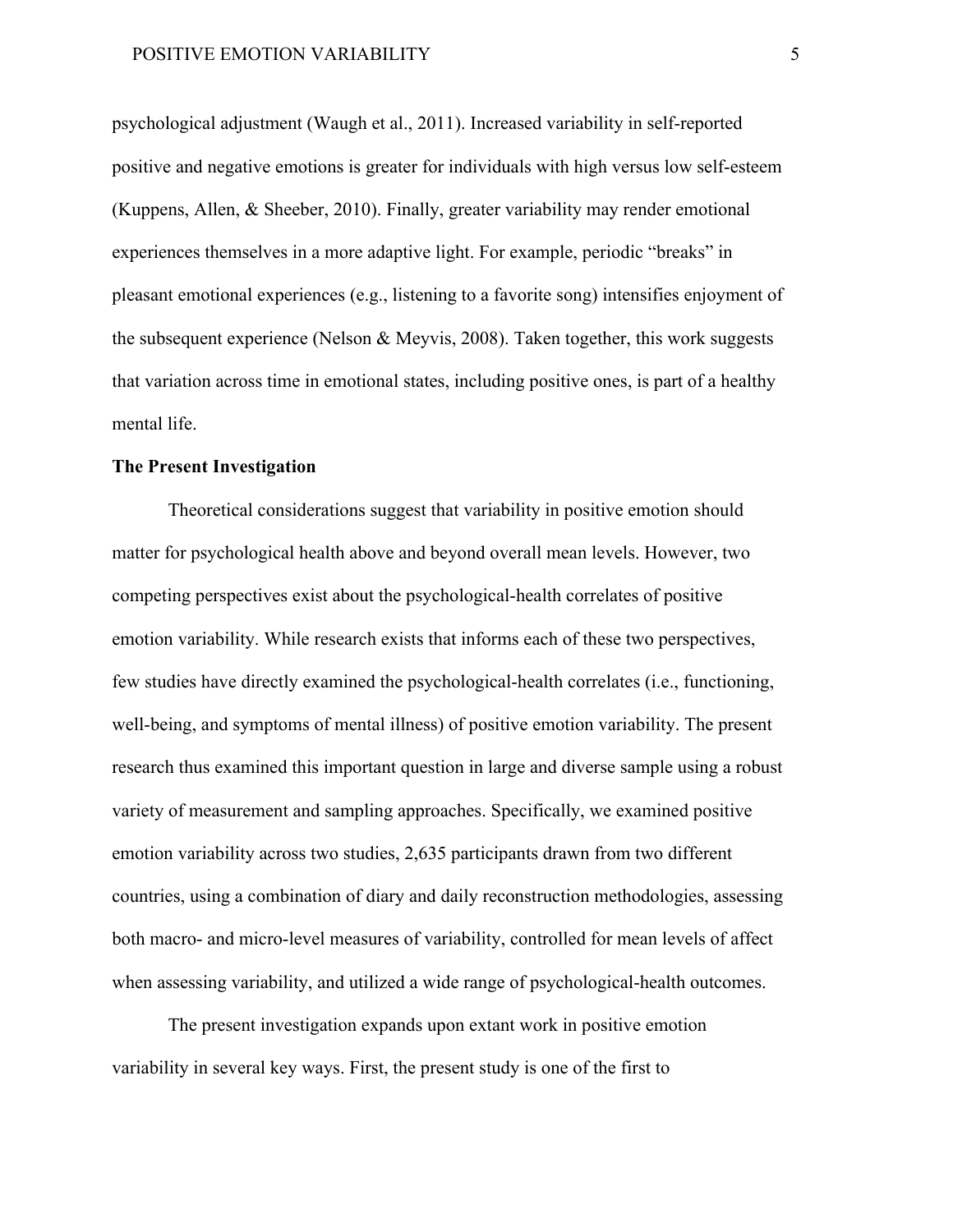comprehensively link positive emotion variability with psychological health. This builds on prior work providing associations with more indirect or specific indices of psychological health, including associations with the personality trait of neuroticism (Eid & Diener, 1999; McConville & Cooper, 1999), non-clinical borderline personality features (e.g., Zeigler-Hill & Abraham, 2006). Second, we examined relatively finegrained temporal variability in positive emotion within the course of a single day and across two weeks, which extends previous work linking variability in happiness across a one-year period with depression and anxiety symptoms in adolescents (e.g., Neuman, van Lier, & Frijns, 2011). Third, we examine whether associations between variability and ill health in specialized clinical populations (e.g., Kashdan et al., 2006; Newton & Ho, 2008) generalize to broader community samples and with more comprehensive measures of psychological health.

### **Methods**

Study 1 included a sample of 244 adult participants from the Denver community (55% female; *Mage*=40.69 years). Participants were asked to rate their positive feelings each day before going to bed (between 7:00pm and 11:00pm) for 14 consecutive days (*M*days= 12.60, *SD*=2.29 days). Participants were asked to indicate how 'happy' and 'excited' they felt over the past 24 hours on a scale ranging from 1 (*very slightly/ not at all*) to 5 (*extremely*) that were combined into one positive emotion composite (See **Table 1**). Following established methods (Eid & Diener, 1999; Trull et al. 2008), two scores were calculated individually for each participant from these reports: Positive Emotion Variability (PE*var*) as the standard deviation across 14 days and Overall Positive Emotion (PE*mean*) as the average across 14 days. We controlled for effects of stressful events by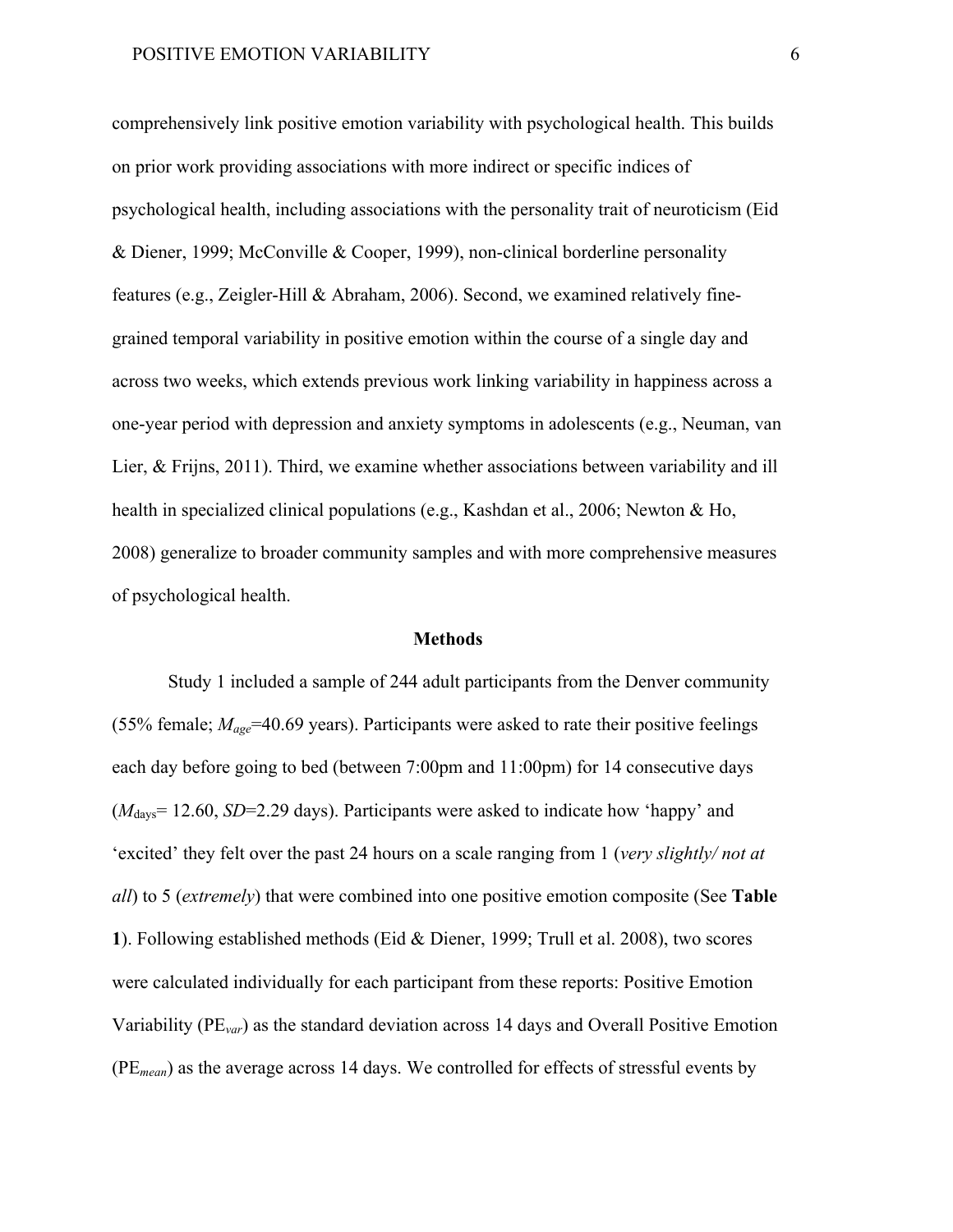## POSITIVE EMOTION VARIABILITY 7

measuring the number of daily stressful events with the following daily diary item "In *total*, since this time yesterday, how many things happened to you that turned out to be stressful?" For each participant, the frequency of stressful events each day was averaged across the 14 days. Thus, both major stressors and daily hassled were accounted for.

Participants also completed four measures of psychological health, including ing, life satisfaction, symptoms of depression, and symptoms of anxiety. Functioning was measured using a modified self-report version of the Global Assessment of Functioning Scale (Axis V, *DSM-IV;* American Psychiatric Association, 1994), consisting of 23 items rated individually on a 1 (not at all) to 9 (extremely) scale, with total functioning scores ranging from 23 (lowest functioning) to 207 (highest functioning). Life satisfaction was measured using the Satisfaction With Life Scale (Diener et al., 1985) rated on a 1 (strongly disagree) to 7 (strongly agree) scale. Depression symptoms were measured using the Beck Depression Inventory (Beck et al., 1984), rated on a 0 to 3 scale. Anxiety symptoms were measured using the Anxiety Screening Questionnaire (Wittchen & Boyer, 1998), which measures symptom counts (yes/no) of social anxiety, generalized anxiety, panic, and agoraphobia. Higher scores indicate greater depressive and anxiety symptom severity, respectively.

We conducted Study 2 using a dataset that enabled us to examine whether our results would generalize to more micro-level (day-to-day) measures of variability, a larger and culturally distinct population, and when using distinct quantification methods to calculate variability across time. Study 2 consisted of 2,391 francophone adults (83% female, *Mage*=37.1 years, *SD*=12.0) recruited through a large online study mentioned during the French TV show "*Leurs Secrets du Bonheur*." A website link to the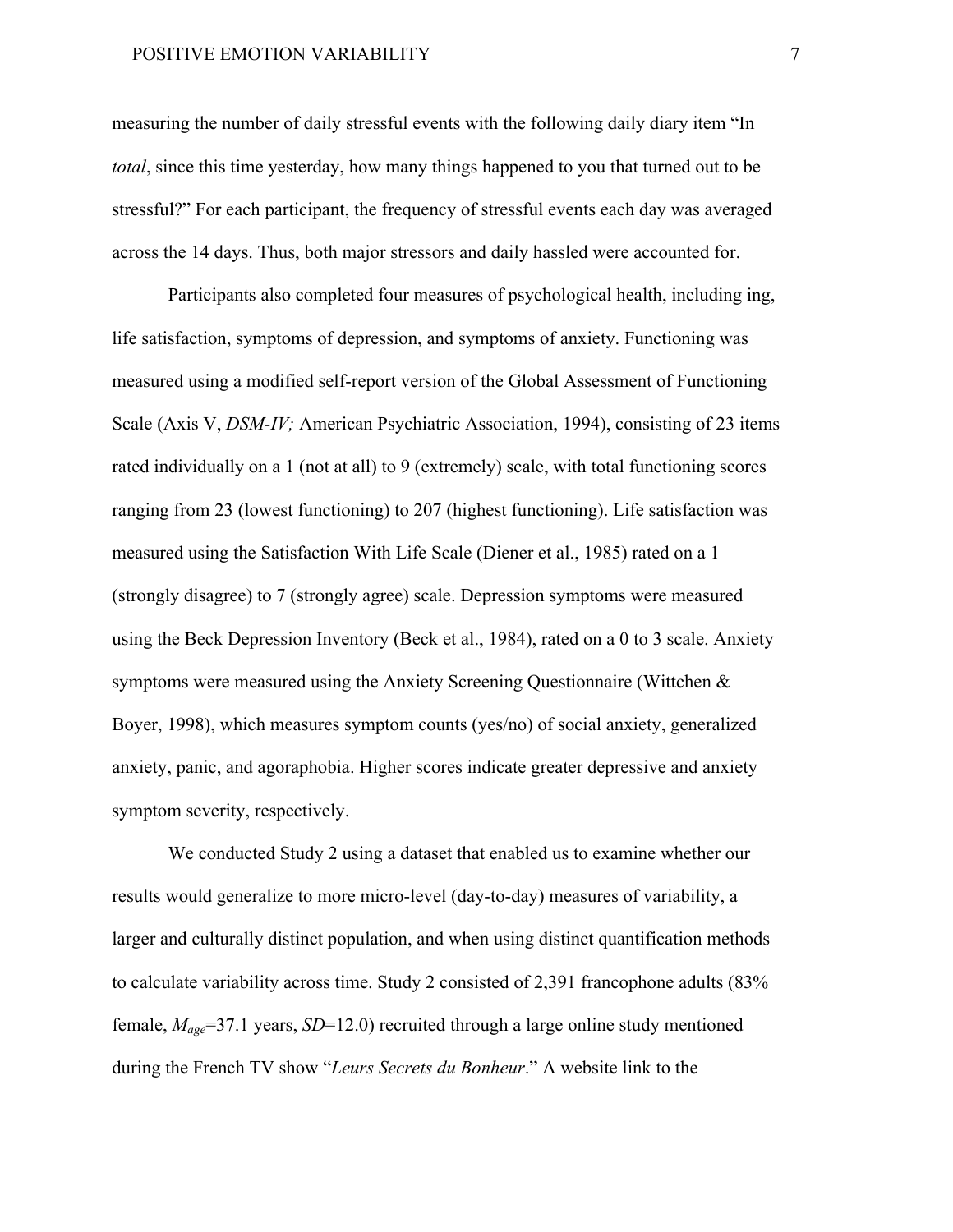questionnaire was placed on the TV show website to complete on a voluntary basis. Participants were asked to report what they did on the previous day, episode-by-episode, following the validated Day Reconstruction Method (Kahneman et al., 2004). For each episode (*Mepisodes*=12.84, *SD*=4.68), participants indicated whether they had experienced each of 9 positive emotions items (Yes/No) from the Differential Emotion Scale (Izard et al., 1974; French validation, Philippot, 1993), which included alertness, amusement, awe, contentment, joy, gratitude, hope, love, pride. Positive emotion items were summed for each episode, and similar to Study 1, two scores were calculated individually for each participant including: PE*var* as the within-person standard deviation across episodes reported throughout the day, and PE*mean* as the positive emotion average across episodes. After completing the DRM, participants were asked to report how satisfied they were with their day as a whole on a three 7-point items scale (*I am satisfied with how yesterday went; If I could start yesterday over, I wouldn't change anything; Yesterday was a bad day*—reversed scored); general life satisfaction using the same 5-item Satisfaction with Life Scale (Diener et al., 1985), and trait subjective happiness using the 4-item Subjective Happiness Scale (Lyubomirsky & Lepper, 1999). Higher scores on both scales signify greater life satisfaction and happiness, respectively.

#### **Results**

For both Study 1 and Study 2, both PE*var* and PE*mean* scores were entered as simultaneous predictors in regression models with the psychological-health outcome measures. The regression models were checked for multicollinearity using variance inflation factor, and all values were well below the maximum threshold level of 10. Means and standard deviations are reported in **Table 1**.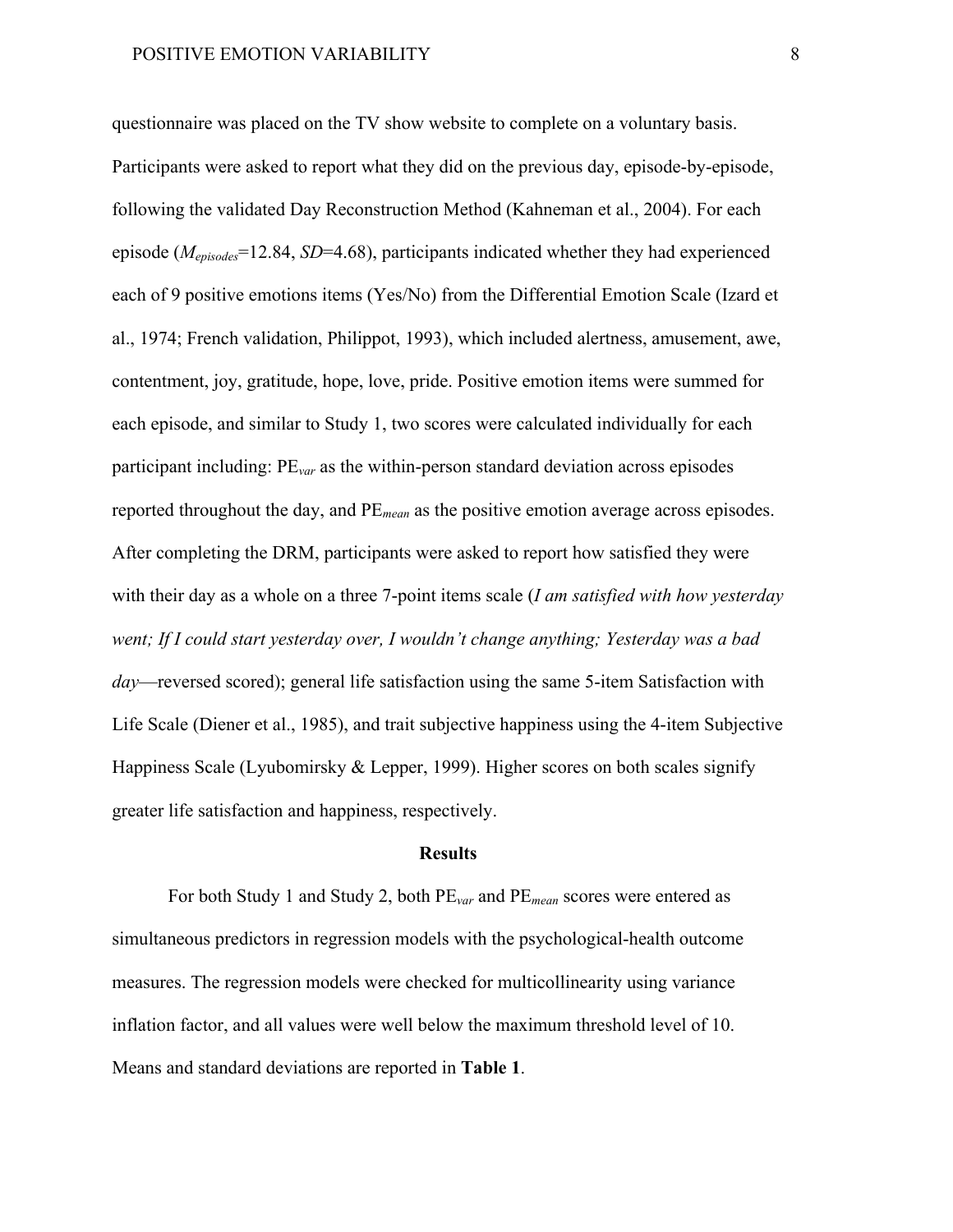For Study 1, participants who experienced greater PE*var* throughout the 14-day study period reported worse psychological-health outcomes, including decreased life satisfaction ( $\beta$ =-0.16), decreased functioning ( $\beta$ =-0.15), increased depression ( $\beta$ =0.23) and increased anxiety ( $\beta$ =0.18) ( $\beta$ s <.05). These associations held when controlling for life stressors, suggesting they were not driven merely by external life events (all *p*s <.05). It should be noted that life stressors predicted lower levels of life satisfaction  $(\beta = 0.12)$ and functioning ( $\beta$ =-0.29); and higher levels of anxiety ( $\beta$ =0.19) and depression ( $\beta$ =0.23). For Study 2, participants who reported greater PE*var* throughout the previous day experienced worse psychological-health outcomes, including decreased daily satisfaction (β=-0.38), decreased life satisfaction (β=-0.23) and decreased subjective happiness (β=-0.26) (all  $ps < 01$ ).

Across both studies, three facts suggest the results for PE*var* held above and beyond overall mean positive emotion levels (i.e., PE*mean*). First, all results were obtained when PE*var* and PE*mean* were entered simultaneously into our regression models. Second, even though PE*var* and PE*mean* were moderately positively correlated, PE*mean* predicted all outcomes in an *opposite* manner. For Study 1, this included PE*mean* predicting increased functioning (β=0.31), increased satisfaction (β=0.43), decreased depression (β=-0.27) and decreased anxiety ( $\beta$ =-0.24) ( $ps$  <.05). For Study 2, this included increased daily satisfaction ( $\beta$ =0.64), increased life satisfaction ( $\beta$ =0.43), and increased subjective happiness ( $\beta$ =0.49) ( $ps$  <.01). Third, we employed two additional measures of quantifying PE*var* that produced identical results across both studies, including the probability of acute change (PAC; Trull et al., 2008) that calculates the proportion of large degrees of variability in positive emotion (e.g., Trull et al., 2008) and the mean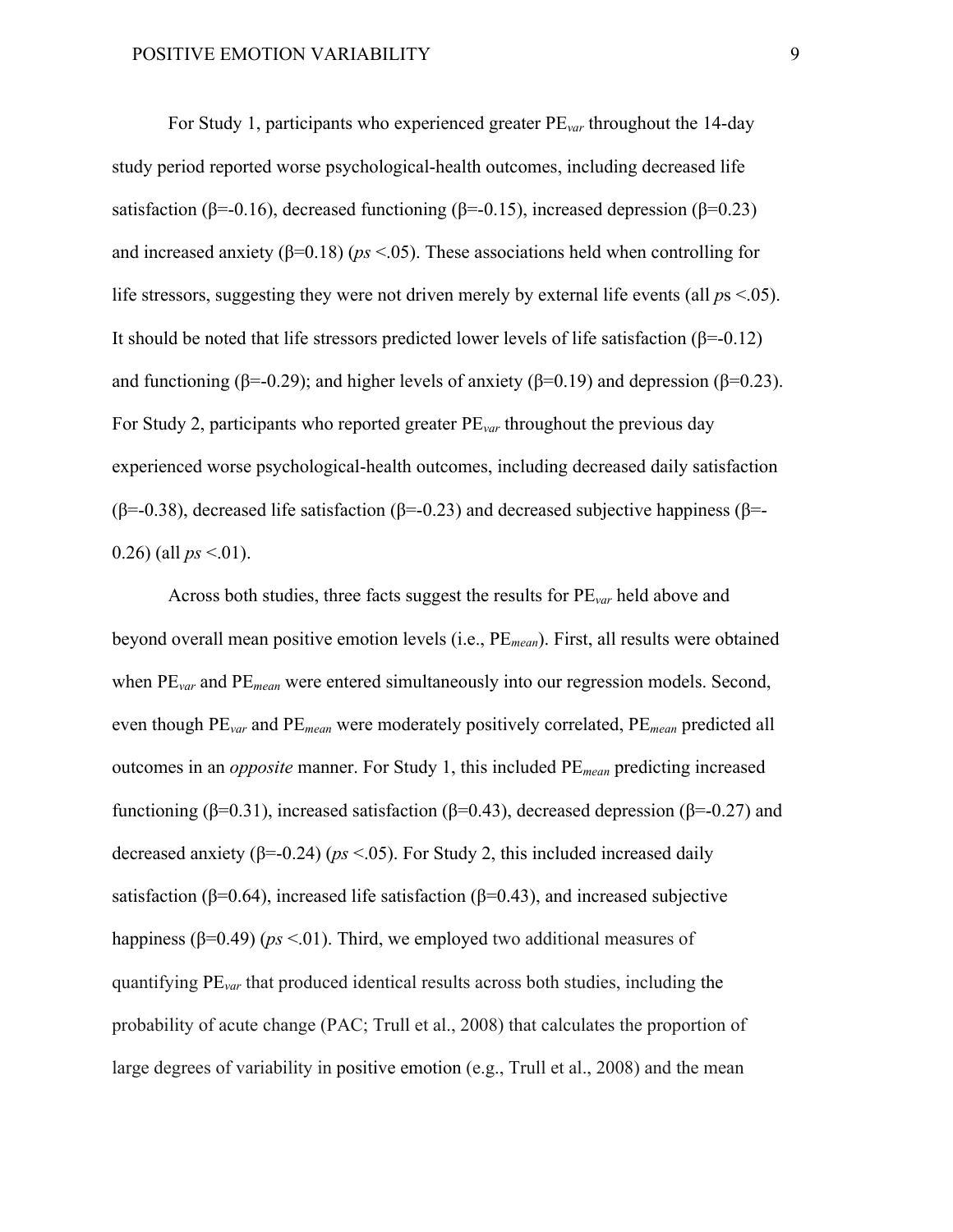square of successive differences that incorporates the temporal sequence and magnitude of variations (MSSD; Jahng, Wood, & Trull, 2008). Specifically, for Study 1, participants who reported greater  $PE_{var}$  throughout the previous day experienced worse psychologicalhealth outcomes, including decreased life satisfaction (PAC: β=-1.80; MSSD: β=-0.37), decreased global functioning (PAC:  $\beta$ =-46.39; MSSD:  $\beta$ =-7.89), elevated depression (PAC:  $\beta$ =11.56; MSSD:  $\beta$ =- 2.44), and increased anxiety (PAC:  $\beta$ =4.49; MSSD:  $\beta$ =0.73) (all *ps* <.017). For Study 2, participants who reported greater PE*var* throughout the previous day experienced worse psychological-health outcomes, including decreased daily satisfaction (PAC: β=-0.09; MSSD: β=-0.11), decreased life satisfaction (PAC: β=-0.06; MSSD: β=-0.08) and decreased subjective happiness (PAC: β=-0.04; MSSD: β=-0.06) (all  $ps < .05$ ).

### **Discussion**

The present results suggest that regardless of overall positive emotion levels, greater variability in positive emotion was linked to detrimental psychological-health outcomes, including decreased life satisfaction and global functioning and increased depression and anxiety (Study 1) and decreased daily satisfaction, life satisfaction, and subjective happiness (Study 2). These results were obtained in large and diverse international populations and with a wide range of indices of psychological health; qualitatively distinct measures of emotion (diary versus day reconstruction methods; intensity versus categorical ratings); different time frames (day-to-day versus moment-tomoment variation, reflecting macro- and micro-level variability); and different mathematical quantifications of variability (i.e., standard deviation, MSSD, PAC). This consistency of findings suggests that these results are robust and persist across distinct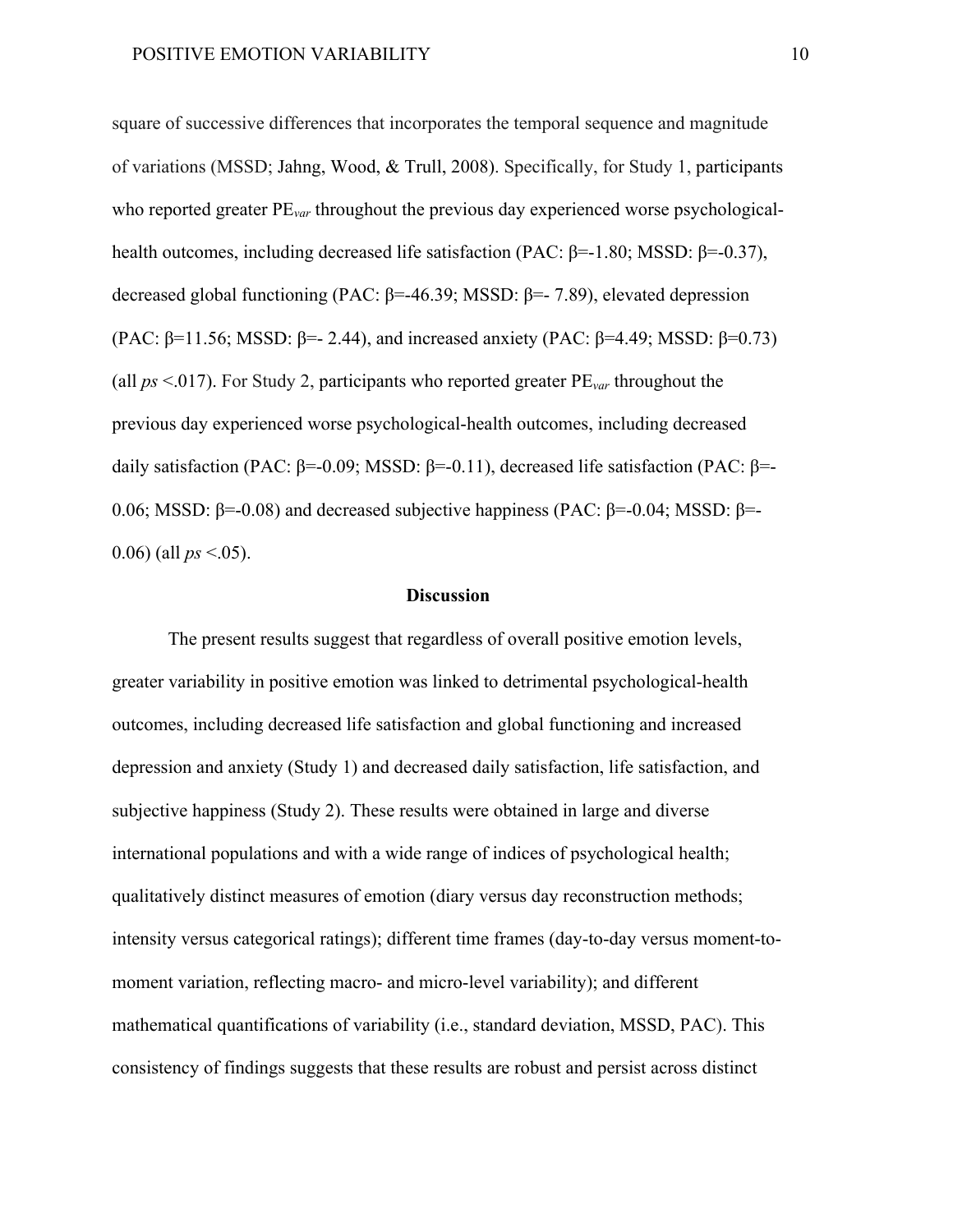populations, domains of psychological health, time frames, and measures of positive emotion variability. One important feature of the present study is that results held when controlling for mean affect levels, which is especially important in light of prior studies that have conflated true change across time with mean-level variance (Baird, Le, & Lucas, 2006).

Such findings support the examination of intraindividual variability in emotion across time, in addition to their overall level, to gain a more complete understanding of the dynamic nature of emotion (Davidson, 1998) and its relationship with psychological health (Eid & Diener, 1999). Specifically, the present findings suggest that too much variability within a relatively brief time interval is associated with decreased functioning and psychological health in a general community sample. Future work is needed to systematically probe whether different types of variability—such as frequent yet small oscillations versus infrequent but large oscillations—predict different psychologicalhealth trajectories. This finding is consistent with the position that positive emotion serves an adaptive function if it is relatively stable over time. Unstable compared to stable positive emotion may be harmful because it involves extreme lows and highs, both of which have been shown to be maladaptive (Gruber, Mauss, & Tamir, 2011). Importantly, the fact that the present findings hold when controlling for mean levels of positive emotion suggests that it is not merely driven by extreme lows in positive emotions, but rather by the simultaneous experience of lows and highs across time. The present finding also has implications for interventions aimed at promoting well-being and psychological health. Specifically, it suggests that psychological interventions may be most successful when they reduce variability in positive states as opposed to solely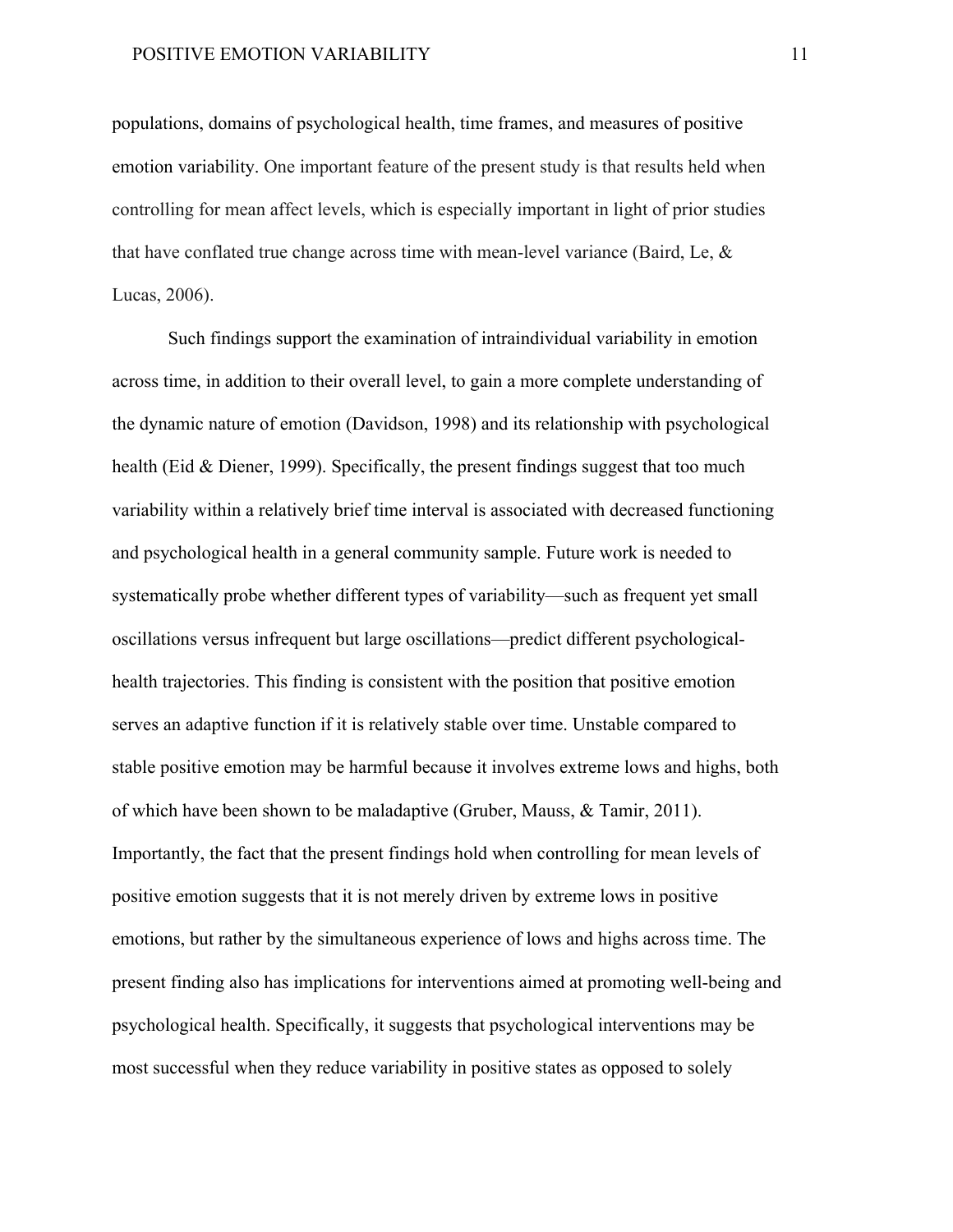## POSITIVE EMOTION VARIABILITY 12

focusing on enhancing peak experiences and the frequency of positive emotion. Finally, it is striking that findings converged across different time scales, as variability in these time scales is likely driven by different processes. This convergence may indicate that effects on psychological health of affective processes at very different time scales are governed by similar rules, an idea that has yet to receive in-depth empirical scrutiny and is ripe for future inquiry.

The present findings suggest several directions for future research. First, it will be critical to parse apart which are the most detrimental aspects of variability (e.g., frequent dips down from positive peaks, or exhaustion experienced as a result of re-acclimating to a constantly changing internal emotional ecosystem). Second, it will be critical to examine whether positive emotion variability is always detrimental, or might it be adaptive when it is associated with flexibly and adaptively shifting one's emotion state to meet specific environmental changes or needs (Kashdan & Rottenberg 2010). Third, while identifying cross-sectional associations is an important step in developing a model of positive emotion variability, this feature limits our ability to inform causal claims. On the one hand, it is possible that variability in positive emotion causes decreased psychological health by creating instability in people's ability to function. On the other hand, reduced psychological health could lead to heightened variability because it leads to difficulty maintaining a stable emotional state. Ultimately, longitudinal and experimental designs are needed to examine the prospective and causal impact of positive emotion variability. Finally, it will be important to gain a better understanding of the mechanisms that link positive emotion variability to poorer psychological health.

In sum, positive emotion variability appears to play an incremental and critical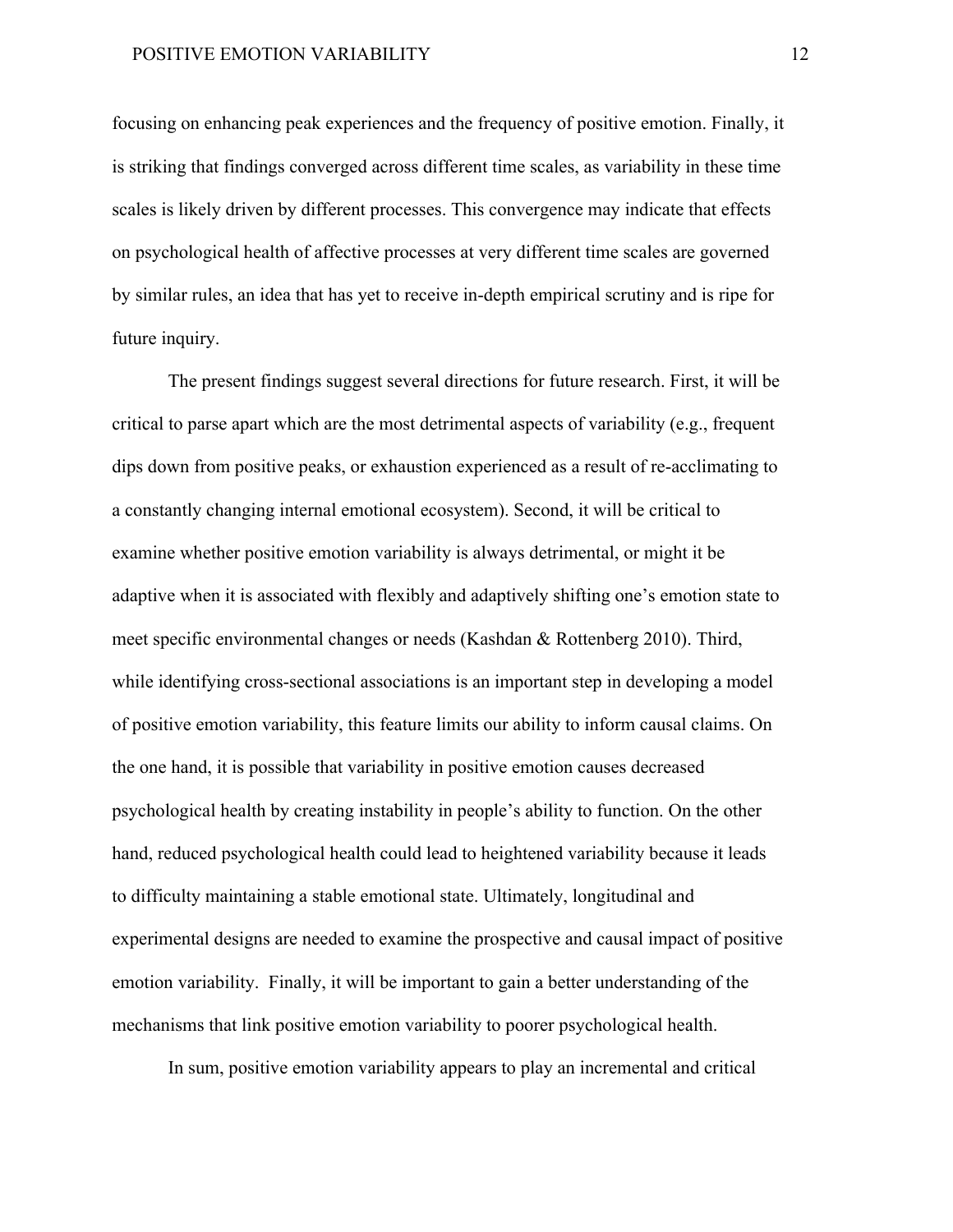## POSITIVE EMOTION VARIABILITY 13

role in psychological-health above and beyond overall levels of positive emotion. Specifically, the present results provide evidence in support of the notion that how emotions unfold over time (in addition to their mean level) is involved in health. Specifically, too much variability and not enough stability in one's positive feelings appear to co-occur with unhealthy psychological outcomes.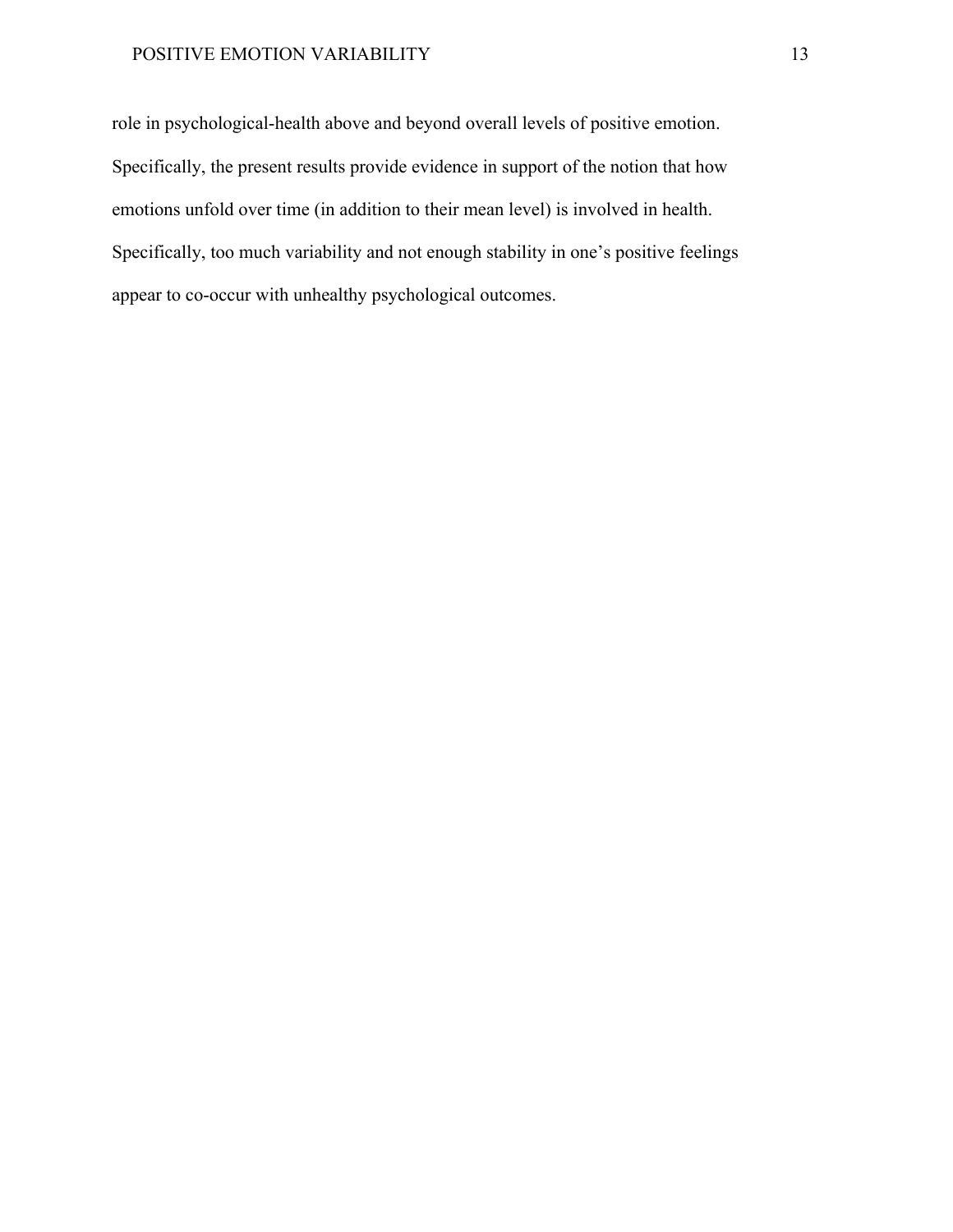## **References**

- American Psychiatric Association [APA]. (2000). *Diagnostic and Statistical Manual of Mental Disorders* (4th ed., Text Revision). Washington, DC: Author.
- Beck, A.T. & Steer, R. A. (1984). Internal consistencies of the original and revised Beck Depression Inventory. *Journal of Clinical Psychology, 40*, 1365–1367. (1984).
- Chow, S. M., Ram, N., Boker, S., Fujita, F., & Clore, G. (2005). Emotion as a thermostat: Representing emotion regulation using a damped oscillator Model. *Emotion, 5,* 208–225.
- Davidson, R. J. (1998). Affective style and affective disorders: Perspectives from affective neuroscience. *Cognition and Emotion, 12(3)*, 307-330.
- Diener, E., Emmons, R. A., Larsen, R. J., & Griffin, S. (1985). The Satisfaction with Life Scale. *Journal of Personality Assessment, 49,* 71-75.
- Eaton, L. G., & Funder, D. (2001). Emotional experience in daily life: Valence, variability, and rate of change*. Emotion, 1*, 413–421.
- Eid, M. & Diener, E. (1999). Intraindividual variability in affect: Reliability, validity, and personality correlates. *Journal of Personality and Social Psychology, 76(4)*, 662- 676.
- Folkman, S., & Moskowitz, J. T. (2000). Positive affect and the other side of coping. *American Psychologist, 55(6)*, 647-654.
- Fredrickson, B. L. (1998). What good are positive emotions? *Review of General Psychology, 2,* 300-319.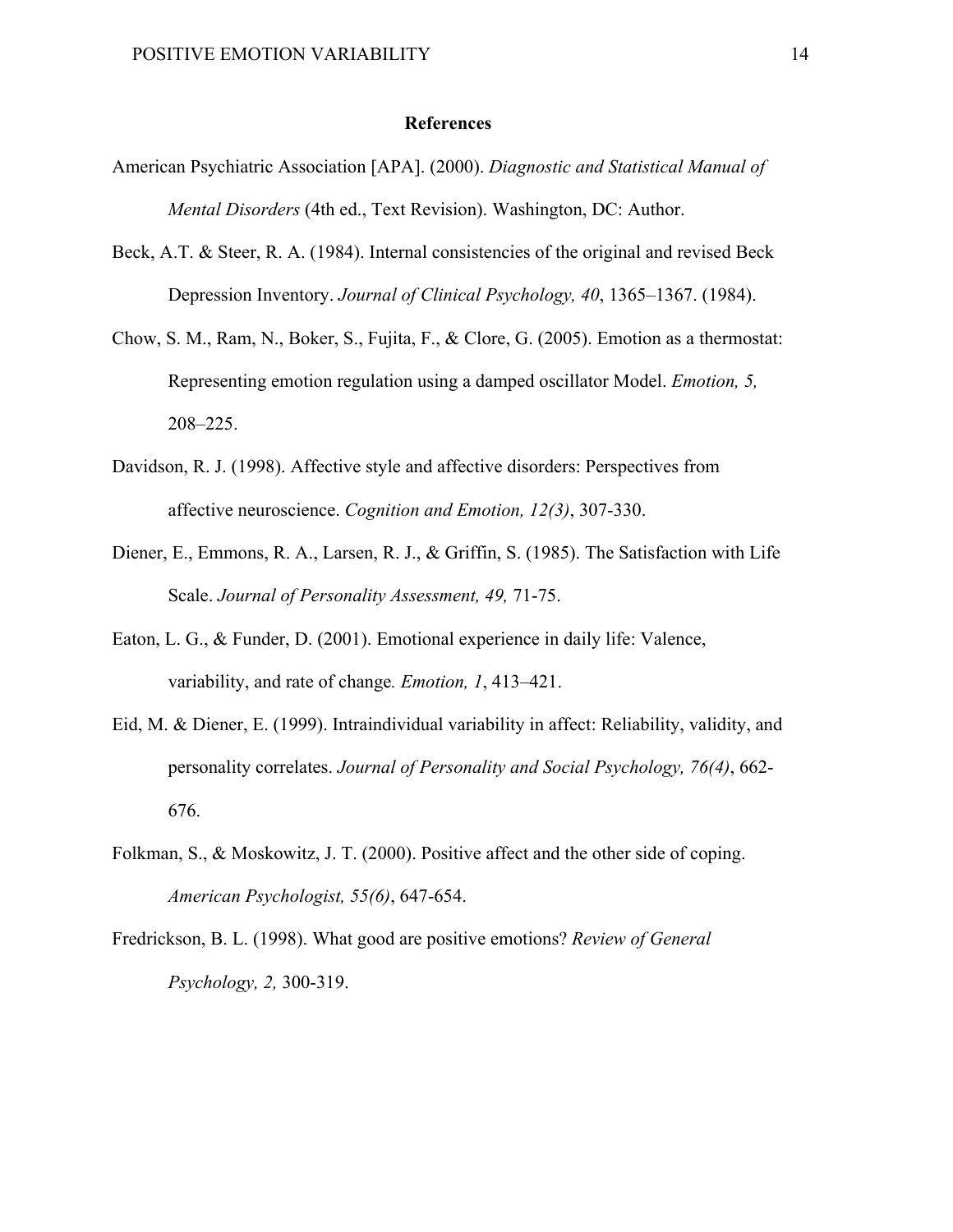- Gruber, J., Mauss, I. B., & Tamir, M. (2011) A dark side of happiness? How, when and why happiness is not always good. *Perspectives on Psychological Science, 6*, 222- 233.
- Jahng, S. Wood, P.K., & Trull, T.J. (2008). Analysis of affective instability in ecological momentary assessment: Indices using successive difference and group comparison via multilevel modeling. *Psychological Methods, 13,* 354–357.
- Kahneman, D., Krueger, A. B., Schkade, D. A., Schwarz, N., & Stone, A. A. (2004). A survey method for characterizing daily life experience: The Day Reconstruction Method. *Science, 306*, 1776,
- Kashdan, T. B. & Rottenberg, J. (2010). Psychological flexibility as a fundamental aspect of health. *Clinical Psychological Review, 30,* 865-878.
- Kashdan, T. B., Uswatte, G., Steger, M. F., & Julian, T. (2006). Fragile self-esteem and affective instability in posttraumatic stress disorder. *Behaviour Research and Therapy, 44*, 1609-1619.
- Kuppens, P., Allen, N. B., & Sheeber, L. B. (2010). Emotional inertia and psychological maladjustment. *Psychological Science, 21(7)*, 984-991.
- Linehan, M. M., Bohus, M., & Lynch, T. (2007). Dialectical behavior therapy for pervasive emotion dysregulation. In J. J. Gross (Ed.), *Handbook of emotion regulation* (pp. 581–605). New York, NY: Guilford Press.
- McConville, C. & Cooper, C. (1999). Personality correlates of variable moods. *Personality and Individual Differences, 26*, 65-78.
- Mikolajczak, M., Quoidbach, J., Vanootighem, V., Lambert, F., Lahaye, M., Fillée, C., & de Timary, P. (2010). Cortisol awakening response (car)'s flexibility leads to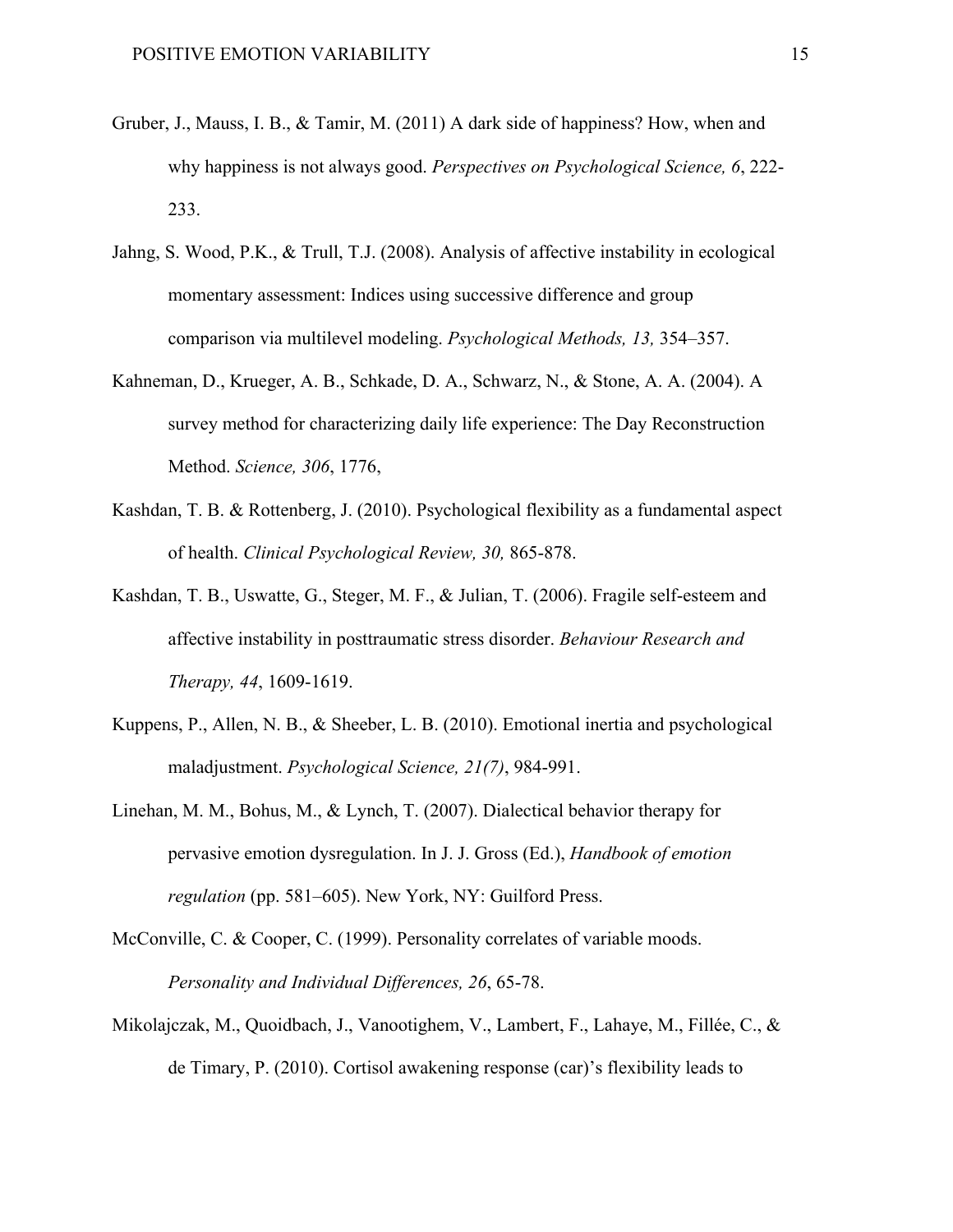larger and more consistent associations with psychological factors than car magnitude. *Psychoneuroendocrinology, 35*, 752-757.

- Nelson, L. D. & Meyvis, T. (2009) Interrupted consumption: Disrupting adaptation to hedonic experiences. *Journal of Marketing Research, 45,* 654–64.
- Neumann, A., van Lier, P. A. C., & Frijns, T. (2011). Emotional dynamics in the development of psychopathology: A one-year longitudinal study. *Journal of Abnormal Child Psychology, 39*, 657-669.
- Newton, T. L. & Ho, I. K. (2008). Posttraumatic stress symptoms and emotion experience in women: Emotion occurrence, intensity, and variability in the natural environment. *Journal of Psychological Trauma, 7(4)*, 276-297.
- Niramisa Sutta: Unworldly (SN 36.21). (2010). Translated by Nyanaponika Thera. Available from

http://www.accesstoinsight.org/tipitaka/sn/sn36/sn36.031.nypo.html.

- Peeters, F., Berkhof, J., Delespaul, P., Rottenberg, J., & Nicolson, N.A. (2003). Diurnal mood variation in major depressive disorder. *Emotion, 6,* 383–391.
- Seligman, M. E. P., & Csikszentmihalyi, M. (Eds.). (2000). Positive psychology. *American Psychologist, 55*(1), 5-14.
- Sheldon, K. M., & Lyubomirsky, S. (2004). Achieving sustainable new happiness: Prospects, practices, and prescriptions. In A. Linley & S. Joseph (Eds.), *Positive psychology in practice* (pp. 127-145). Hoboken, NJ: John Wiley & Sons.
- Trull, T.J., Solhan, M.B., Tragesser, S.L., Jahng, S., Wood, P.K., Piasecki, T.M., & Watson, D. (2008). Affective instability: Measuring a core feature of borderline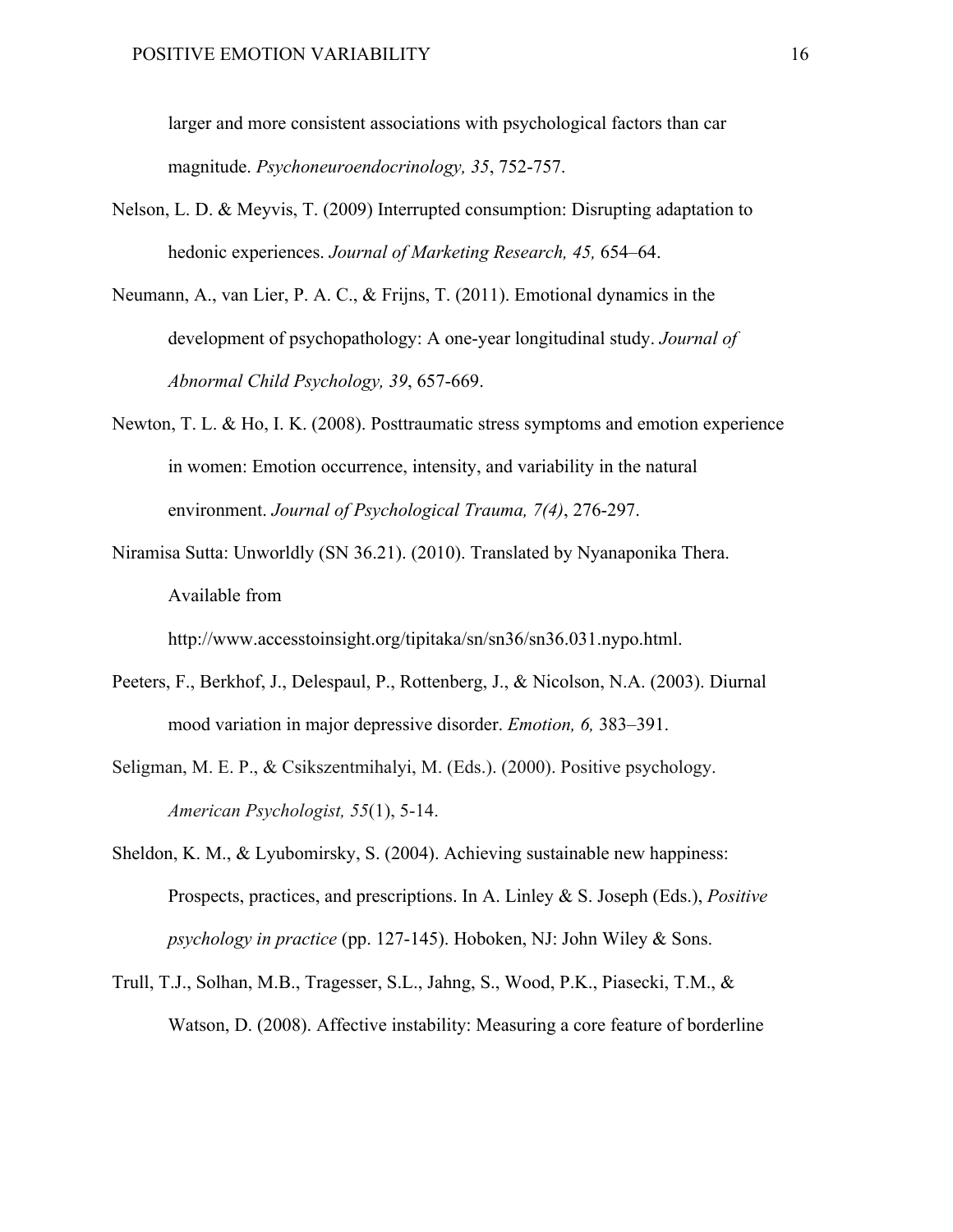personality disorder with ecological momentary assessment. *Journal of Abnormal Psychology, 117,* 647–661.

- Tugade, M., Fredrickson, B. L., & Barrett, L. F. (2004). Psychological resilience and positive emotional granularity: Examining the benefits of positive emotions on coping and health. *Journal of Personality, 72,* 1161-1190.
- Waugh, C. E., Thompson, R. J., & Gotlib, I. H. (2011). Flexible emotional responsiveness in trait resilience. *Emotion, 11,* 1069–1067.
- Wittchen, H. U., & Boyer, P. (1998). Screening for anxiety disorders. Sensitivity and specificity of the Anxiety Screening Questionnaire (ASQ-15). *British Journal of Psychiatry, S34*, 10-17.
- Zeigler-Hill, V. & Abraham, J. (2006). Borderline personality features: Instability of selfesteem and affect. *Journal of Social and Clinical Psychology, 25(6)*, 668-687.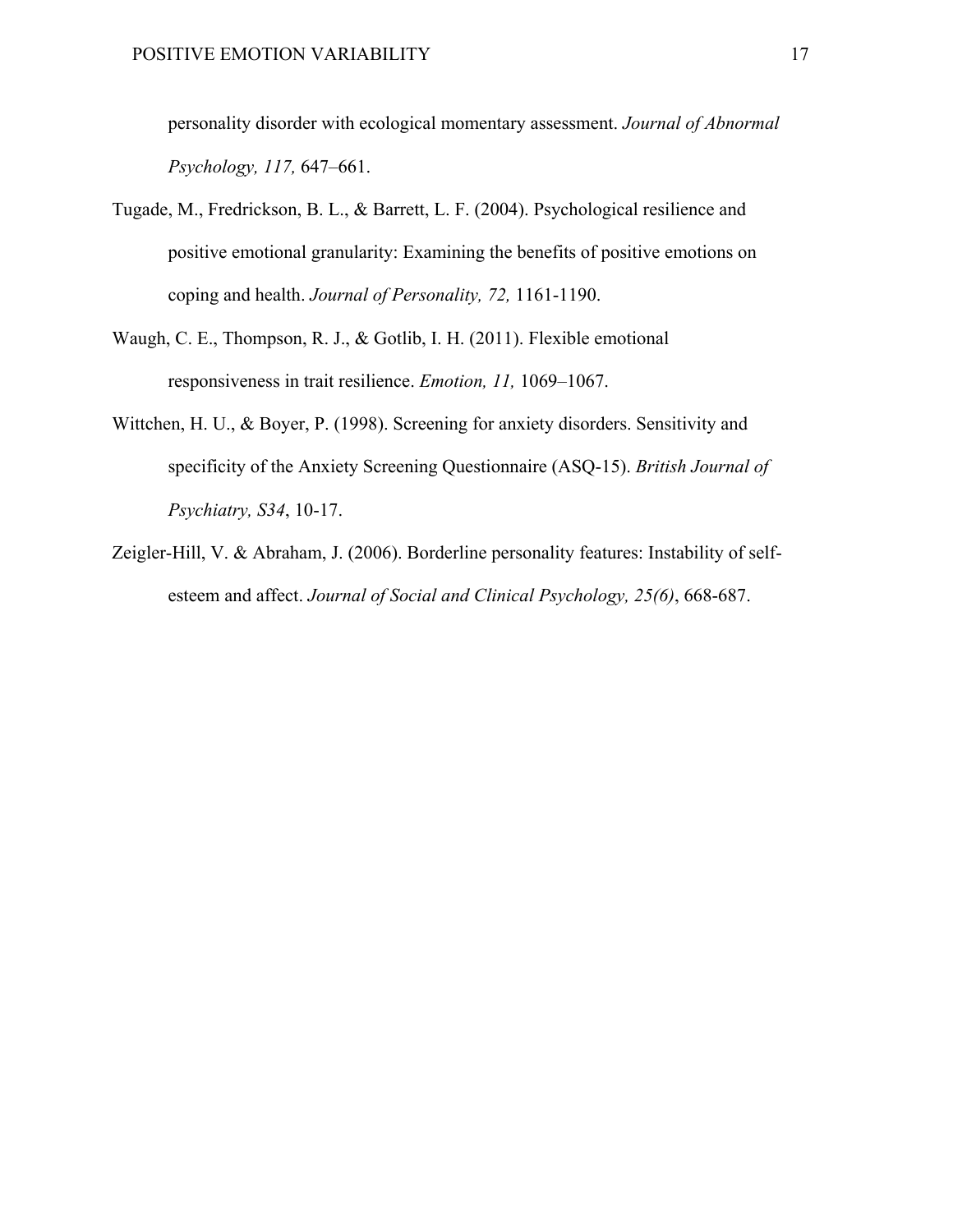#### **Footnotes**

<sup>1</sup> Of the 244 participants in Study 1, only seven  $(2.9\%)$  completed less than 50% of the daily entries. Since the missing data rate was so low, we did not exclude any participants from analyses. For Study 2, we followed standard DRM convention and excluded participants who reported less than 5 episodes per day  $(5.3\%; n = 133)$ . Importantly, parallel results emerged when analyzing the data with and without the exclusion of these participants across both studies.

<sup>2</sup> One potential alternative explanation of our results is that our findings are not specific to variability of positive emotions--instead, there may be a similar pattern for negative emotions as well. We thus evaluated whether negative emotions variability predicted well-being in Studies 1 and 2, controlling for mean negative emotion levels. In Study 1, we did not find any evidence for an association between negative variability (measured as the mean across 11 items: irritable, sad, distressed, angry, ashamed, worried, nervous, guilty, hopeless, anxious, hostile) and well-being, and in Study 2, only 1 out of 3 tests (i.e., daily satisfaction, but not happiness or life satisfaction) yielded a significant negative relationship with negative emotion variability (measured as the mean across 9 items: anger, sadness, embarrassment, fear, disgust, guilt, shame, contempt, and anxiety). Thus, although some of these tests suggest that negative variability is linked to well-being, the strength of these associations does not parallel the effects observed for positive emotion variability in the present study. We therefore focus on the novel question of whether positive variability specifically is linked to psychological health.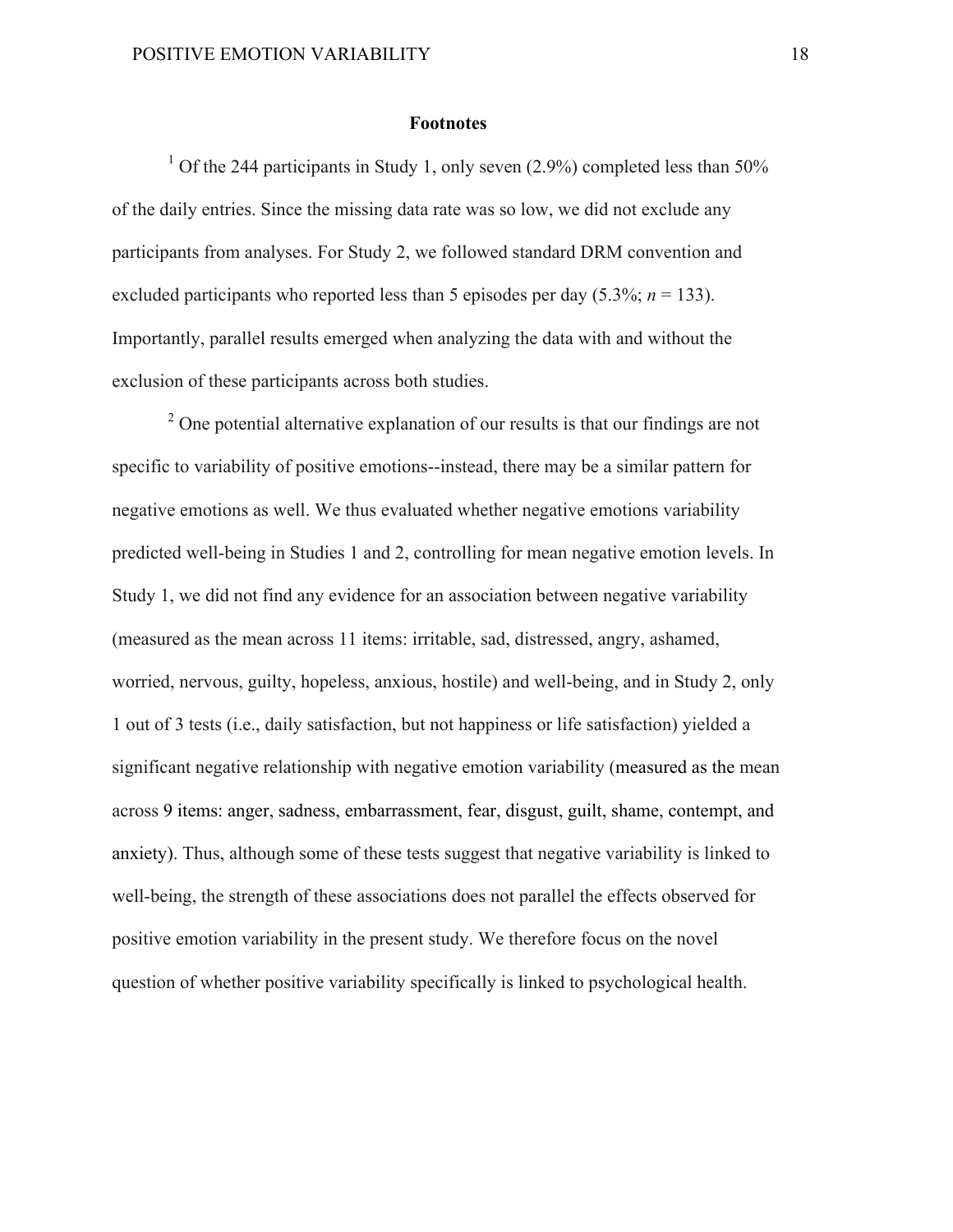| <b>Table 1.</b> Means, Standard Deviations, Alphas, and Simple Correlations Among Measures in Study 1 |  |
|-------------------------------------------------------------------------------------------------------|--|
| and Study 2                                                                                           |  |

| <b>Study 1</b>                            | <b>Mean</b> | SD    | $\pmb{\alpha}$                                | <b>Correlation Coefficients (r)</b> |                               |                      |                         |            |         |                |  |
|-------------------------------------------|-------------|-------|-----------------------------------------------|-------------------------------------|-------------------------------|----------------------|-------------------------|------------|---------|----------------|--|
|                                           |             |       |                                               | $\mathbf{1}$                        | $\overline{2}$                | $\mathbf{3}$         | $\overline{\mathbf{4}}$ | 5          | 6       | $\overline{7}$ |  |
|                                           |             |       |                                               | $\mathrm{PE}_{var}$                 | $\mathrm{PE}_{mean}$          | Functioning          | Satisfaction<br>Life    | Depression | Anxiety | <b>SLE</b>     |  |
| 1. PE <sub>var</sub>                      | 0.75        | 0.27  |                                               | $-$                                 |                               |                      |                         |            |         |                |  |
| $2.PE_{mean}$                             | 2.53        | 0.73  |                                               | $.19*$                              |                               |                      |                         |            |         |                |  |
| 3 <sub>1</sub>                            | 147.35      | 27.10 |                                               | $-.12$                              | $.26**$                       |                      |                         |            |         |                |  |
| Functioning<br>$\boldsymbol{4}$ .<br>Life | 3.72        | 1.63  | 0.92                                          | $-.07$                              | $.43**$                       | $.65**$              |                         |            |         |                |  |
| Satisfaction<br>5.<br>Depression          | 10.44       | 9.88  | 0.93                                          | $.16*$                              | $-.24**$                      | $-.68**$             | $-.65**$                |            |         |                |  |
| 6. Anxiety                                | 16.21       | 3.44  | 0.95                                          | .12                                 | $-.21**$                      | $-.66**$             | $-49**$                 | $.64**$    |         |                |  |
| 7. SLE                                    | 1.82        | 1.29  | $\mathord{\hspace{1pt}\text{--}\hspace{1pt}}$ | $-.07$                              | $-.03$                        | $-.29**$             | $-12$                   | $.22**$    | $.19**$ |                |  |
|                                           |             |       |                                               |                                     |                               |                      |                         |            |         |                |  |
| <b>Study 2</b>                            | <b>Mean</b> | SD    | $\alpha$                                      | <b>Correlation Coefficients (r)</b> |                               |                      |                         |            |         |                |  |
|                                           |             |       |                                               | $\mathbf{1}$                        | $\boldsymbol{2}$              | $\mathbf{3}$         | $\overline{\mathbf{4}}$ | 5          |         |                |  |
|                                           |             |       |                                               | $\mathrm{PE}_{var}$                 | $\mathrm{P}\mathrm{E}_{mean}$ | Satisfaction<br>Life | Satisfaction<br>Daily   | Happiness  |         |                |  |
| 1. $PE_{var}$                             | 1.46        | 0.78  | --                                            | $-$                                 |                               |                      |                         |            |         |                |  |
| $2.PE_{mean}$                             | 1.57        | 1.15  | --                                            | $.54*$                              |                               |                      |                         |            |         |                |  |
| 3.                                        | 23.45       | 6.82  | 0.88                                          | .01                                 | $.31*$                        |                      |                         |            |         |                |  |
| Life<br>Satisfaction<br>4.<br>Daily       | 14.49       | 4.88  | 0.84                                          | $-06*$                              | $.44*$                        | $.49*$               | --                      |            |         |                |  |
| Satisfaction<br>5.<br>Happiness           | 18.71       | 4.93  | 0.85                                          | .01                                 | $.35*$                        | $.68*$               | .49*                    | $- -$      |         |                |  |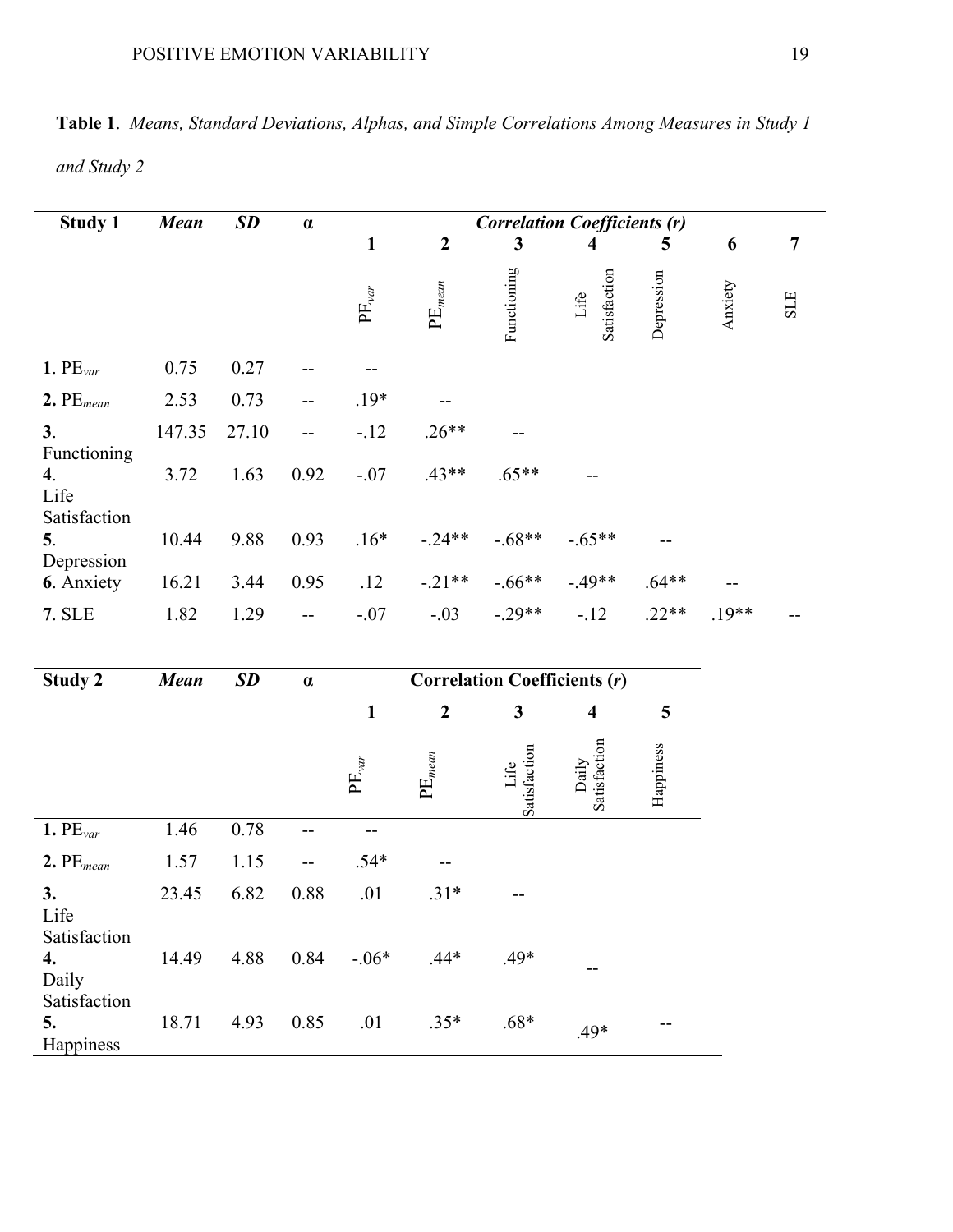*Note*: PE<sub>var</sub>=Positive emotion variability (ranged from 0.00-1.77 in Study 1; 0.00-5.64 for Study 2); PE*mean=*Overall Positive emotion mean levels (ranged from 1.00-4.93 in Study 1; 0.00-8.91 in Study 2). SLE = Stressful life events.  $* p < 0.05$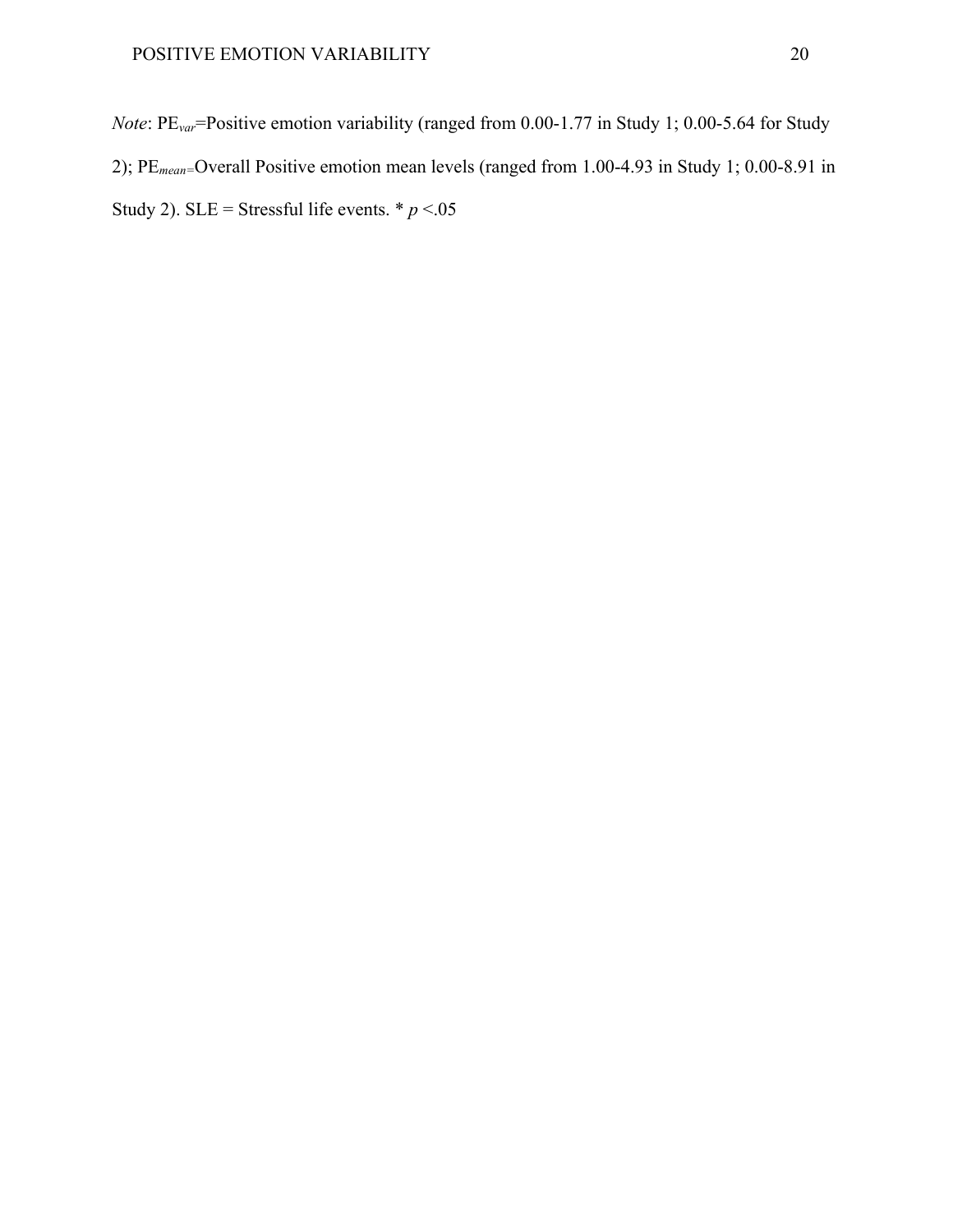# **Figure Caption**

*Figure 1.* Schematic to represent actual study participants with high PE*var* and low PE*var*. Selected participants from Study 1 and Study 2 had identical PE*mean* levels(*MStudy 1=*3.43 and *MStudy 2=*3.85).